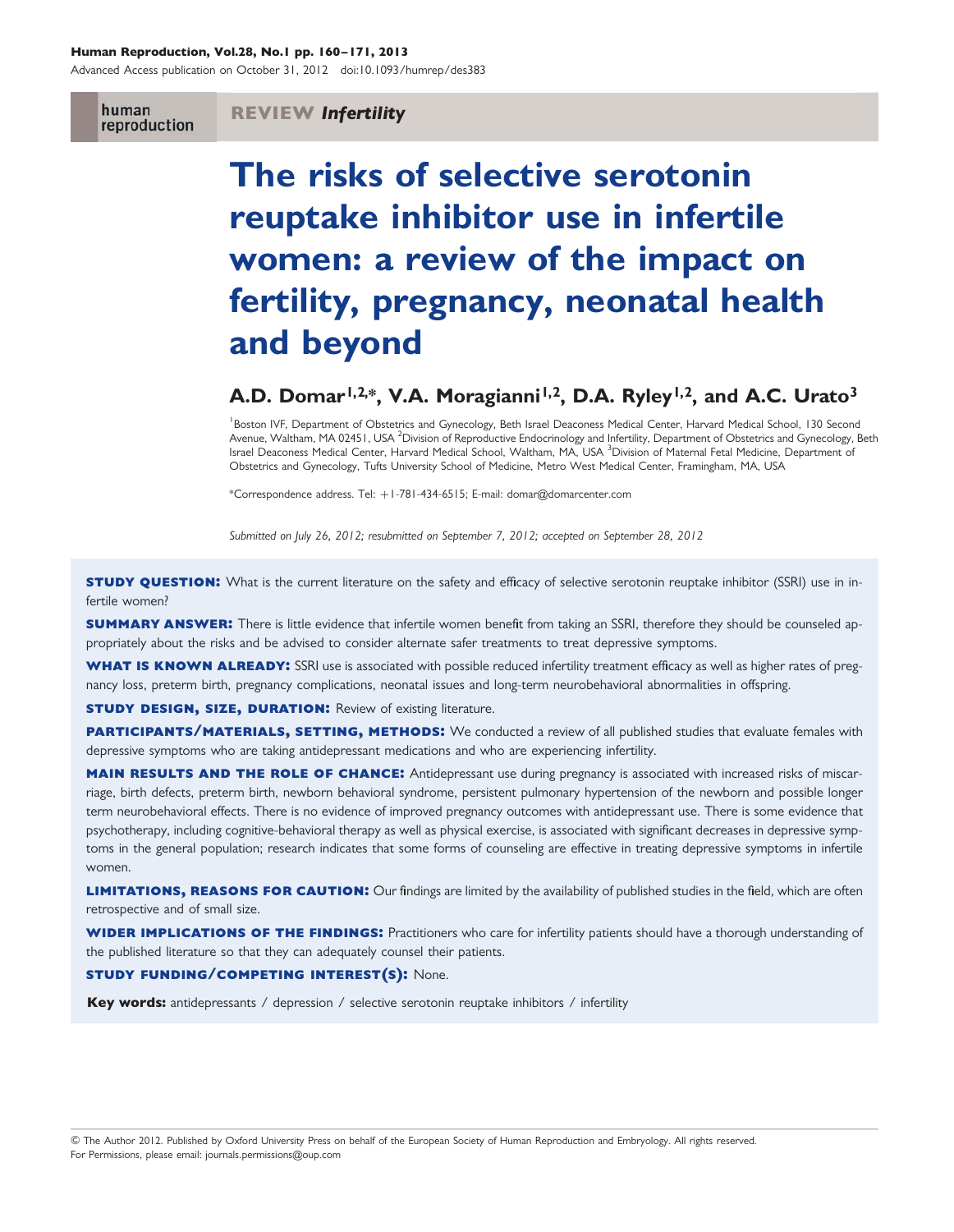## Introduction

Antidepressant medications are the most commonly prescribed medications taken by persons aged 18-44 years in the USA (Pratt et al., 2011). The rate of antidepressant use in the USA has increased 400% in the past 20 years (Pratt et al., 2011). It is estimated that 11% of women take an antidepressant (Barber, 2008) and estimates suggest that up to 13.4% of pregnant women take an antidepressant during all or part of their pregnancy (Cooper et al., 2007). In a recent study of women who took an antidepressant during pregnancy, 3.8% took a selective serotonin reuptake inhibitor (SSRI) and 0.7% took bupropion (chemically unrelated to the SSRIs) (Alwan et al., 2011).

A standard recommendation for women who report the need for medication to treat symptoms of depression during their pregnancy has been that the benefit of antidepressant use outweighs the risk of depression during the gestational and post-partum period. There is an assumption in the psychiatric community that the risks to a fetus are greater if the mother has untreated symptoms of depression, which may be associated with poor nutrition, alcohol and drug use and increased suicide risk. The premise is that the antidepressant, by improving maternal mood, will lead to better pregnancy outcomes. However, to date there has never been an RCT to support that theory. There is compelling evidence that SSRI use prior to and during pregnancy can pose significant risks to the pregnancy and to the short- and long-term health of the baby (Wenner, 2010). These risks can include miscarriage, birth defects, preterm birth, preeclampsia, newborn behavioral syndrome, neonatal prolonged QT syndrome, persistent pulmonary hypertension of the newborn and long-term neurobehavioral changes (Urato, 2011). There is no published study which shows an improved pregnancy outcome in women who took SSRIs compared with unexposed women.

Additionally, there is a great deal of controversy about the efficacy of SSRI medication to treat mild-to-moderate depression. Most of the published research does show that medication is somewhat more effective than a placebo in patients with severe depression. However, the majority of unpublished data do not support this hypothesis for mild or moderate forms of depression (Urato, 2011).

These issues are particularly concerning for patients with infertility, who are especially vulnerable to symptoms of depression. They are also at an increased risk for miscarriage and pregnancy complications, including stillbirth, low birthweight and prematurity (Herbert et al., 2012).

The interpretation of the risk/benefit ratio of treating depression with medication in this patient population is controversial. While there have been numerous studies on antidepressants and the risks of pregnancy complications, there have been very few studies on the effectiveness of antidepressants during pregnancy. It is not clear, for example, whether antidepressants are effective in treating depression during pregnancy and what the magnitude of that effectiveness is. Cohen et al. (2006) determined a 68% relapse rate in depression in women who discontinued medication during pregnancy versus a 25% rate in those who continued taking their medication. Yonkers et al. (2011) found the opposite, showing no association between antidepressant use by pregnant women with a history of depression and the risk of a major depressive episode. The potential risks of untreated depression prior to or during pregnancy should not be ignored.

However, given the potential risks to mother and baby with continued SSRI use and the lack of proven benefit, it is clear that alternative safe, effective non-pharmaceutical options are needed for the treatment of infertility patients who are depressed.

Research on alternatives to SSRI treatment for individuals with symptoms of depression supports the efficacy of psychotherapy, including cognitive behavior therapy (CBT), exercise and yoga. Recent data indicate that CBT is more effective than SSRIs for treating symptoms of depression in infertile women (Faramarzi et al., 2008a,b). The use of certain nutritional supplements may be beneficial as well (Osher and Belmaker, 2009; Ravindran et al., 2009).

Health-care professionals who treat infertility patients need to be aware of the risks of antidepressant medications in order to provide adequate counseling for their patients, as well as be able to present possible alternatives to treat depressive symptoms. This literature review is designed to cover both topics. The goals of this review are to:

- review current research on the efficacy of SSRIs to treat depression;
- review the impact of SSRI treatment on fertility and infertility treatment;
- challenge the assumption that the risks of SSRIs use are lower than the risks of untreated mild and moderate depression in pregnant women;
- explore the impact of SSRI treatment on pregnancy and neonatal health;
- provide an analysis of other research-proven options for the treatment of depressive symptoms in the infertile patient population.

# The prevalence of depression and SSRI use in the infertile female population

Although depressive symptoms are a barrier to seeking infertility treatment, infertile women who do seek out medical advice are more likely than fertile women to report depressive symptoms (Herbert et al., 2010). Women with a history of depression are twice as likely to subsequently experience infertility compared with women with no history (Lapane et al., 1995). The prevalence of depressive symptoms is difficult to ascertain since it is impacted by the mode of data collection (self-report versus psychiatric interview). Recent research indicates that the prevalence can range from 11% (Volgsten et al., 2008) to 18% (Chiaffarino et al., 2011), 27% (Chen et al., 2004) and 73% (Farzadi and Ghasemzedah, 2008). Demyttenaere et al. (1998) reported that 19% of patients reported moderate-to-severe depressive symptoms prior to an IVF cycle and an additional 54% reported mild symptoms. It is clear that infertile women are significantly more likely to experience symptoms of depression than fertile women, although the exact relationship between depression and infertility is unclear. Depression appears to increase the risk of infertility, although many infertile women who report depressive symptoms do not have a prior history.

The challenge of assessing the prevalence and impact of SSRI use among any cohort of infertile women relates to the inaccuracy of patient self-reporting. In a retrospective chart review of IVF patients, only 4% were identified as taking an SSRI (Klock et al., 2004).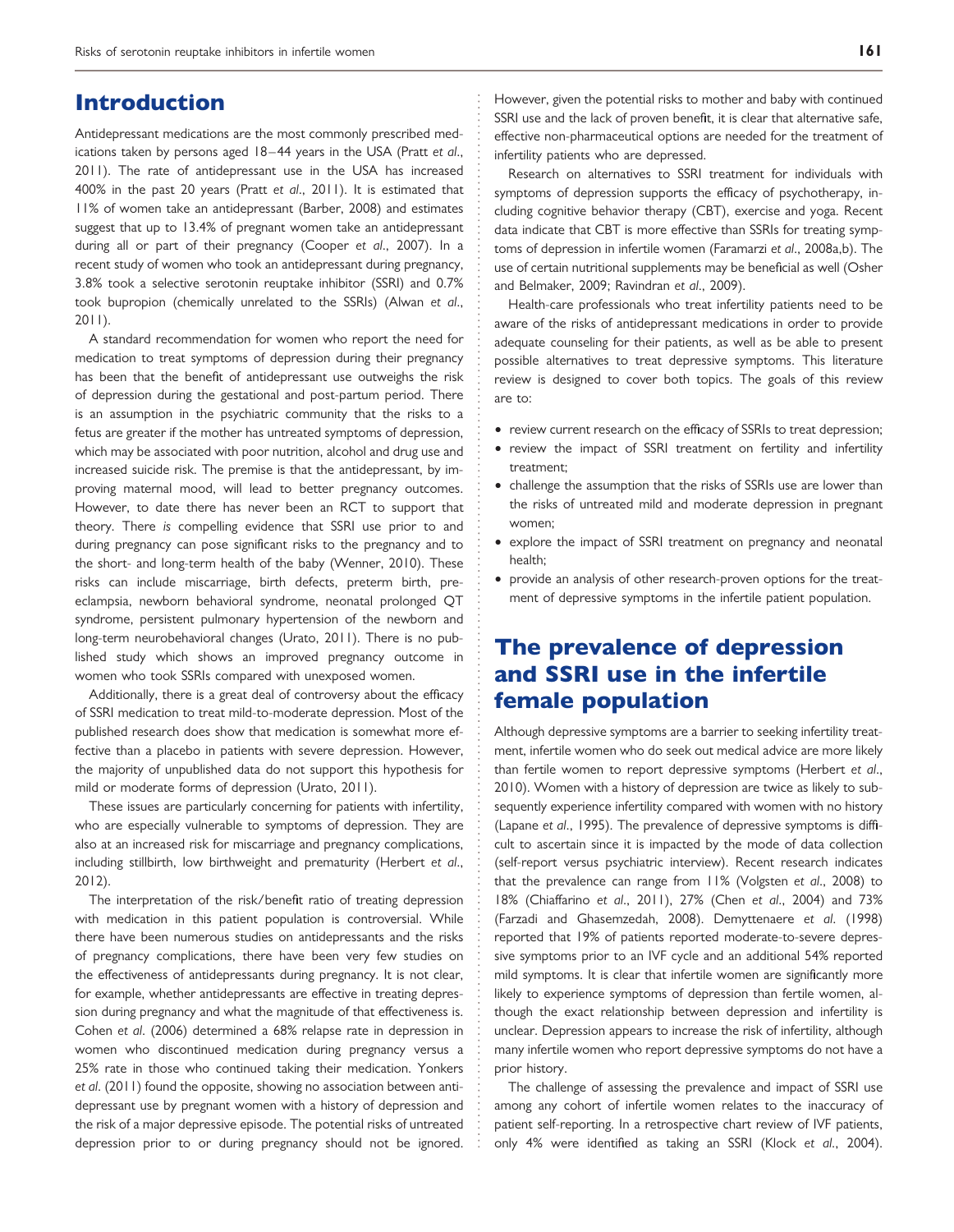Another study also determined a 4% prevalence of SSRI use (Friedman et al., 2009). However, a recent review of the electronic medical records at Boston IVF, Waltham, MA, USA revealed that 11% of patients reported on the electronic medical record patient portal that they were taking an antidepressant: yet only 4% acknowledged using these medications to the anesthesiologist at the time of oocyte retrieval. Thus, it is possible that patients may feel more comfortable admitting to medication use in an electronic format compared with an oral history to a physician, thus leading to underreporting in certain circumstances.

# The efficacy of antidepressants to treat symptoms of depression

The effectiveness of antidepressants for the treatment of depression has been the subject of much controversy and confusion. Three major issues contribute to the lack of clarity regarding this area. The first issue is a lack of understanding of the biologic basis of depression and how antidepressants might work. The second is the publication bias—the fact that positive studies (i.e. those showing antidepressants to be effective) tend to get published, while negative or equivocal studies do not. The third issue is the placebo effect, with numerous studies in this area showing a large benefit of placebo in the treatment of depression.

Antidepressants have been promoted as helping to restore normal brain chemistry. A prominent theory regarding the etiology of depression has been that depression represented a deficiency of serotonin, norepinephrine or other neurotransmitters. The SSRIs were then seen as helping to restore a normal level of serotonin (and other neurotransmitters) in the brain. However, evidence that depressed patients have serotonin abnormalities or deficiencies is inconclusive (Moncrieff and Cohen, 2009). Numerous studies in this area have failed to establish the serotonin deficiency hypothesis for depression (Heninger et al., 1996; Roggenbach et al., 2002; Lacasse and Leo, 2005). Furthermore, there is no evidence to support that antidepressant medications work to 'reverse' a neurotransmitter abnormality (Moncrieff and Cohen, 2006).

For the past few decades, the published literature has supported the theory that antidepressants were highly effective in the treatment of depressive symptoms, with  $>$ 90% of published studies demonstrating positive results. In a seminal publication in the New England Journal of Medicine in 2008, Turner et al. (2008) obtained data directly from the US Food and Drug Administration (FDA)—some of which came through a Freedom of Information Act request. These data showed that of the 74 FDA registered studies on antidepressants, 23 of them (31%) were never published. Whether the studies were published and how they were reported were strongly related to the study outcome. The FDA found 38 out of the 74 studies to be positive, meaning that there was evidence that the antidepressant worked. Of these 38 positive studies, 37 were published. Of the remaining 36 studies, 24 were negative (i.e. showing that the antidepressant was not effective) and 12 were questionable (i.e. those studies that the FDA judged to be neither positive nor clearly negative); that is, studies that did not have significant findings on the primary outcome but may have had significant findings on several secondary outcomes. Of these 36 negative or questionable studies, only 3 were actually

published as not positive. Of the remaining 33 studies, they were not published (22 of them) or were published with a positive spin (11 of them) that conflicted with the FDA's conclusion. The Turner et al. (2008) study demonstrated convincingly that part of the assumption of antidepressant efficacy was linked to selective publication of positive studies.

Subsequent studies have supported the idea that a thorough evaluation of the evidence on antidepressants suggests that they have limited benefit. Fournier et al. (2010) performed a patient-level meta-analysis on antidepressant studies. Studies were included if their authors provided the requisite original data, they comprised adult outpatients, they included a medication versus placebo comparison for at least 6 weeks, they did not exclude patients on the basis of a placebo washout period and they used the Hamilton Depression Rating Scale (HDRS). These authors found that there was a large placebo effect and that the difference between medication and placebo was a function of the initial severity of the patient's depression. The magnitude of benefit of antidepressant medication was minimal to non-existent for patients with mild-to-moderate symptoms.

The findings of Fournier et al. (2010) were consistent with the prior research in this area (Khan et al., 2002; Kirsch et al., 2008). Kirsch et al. (2008) obtained data on all clinical trials submitted to the US FDA for the licensing of four newer generation antidepressants (i.e. fluoxetine, venlafaxine, nefazodone and paroxetine). They then assessed the effects of initial severity on improvement scores for drug and placebo groups. They found that drug-placebo differences increased as a function of initial severity, with virtually no difference at moderate levels of depression to a small difference for patients with very severe depression. They concluded that drug– placebo differences in antidepressant effectiveness are relatively small even for severely depressed patients and no difference was found in those with moderate depression.

Much of the presumed clinical efficacy of antidepressants is due to the placebo effect of medications for the treatment of depression. A consistent finding in the antidepressant trials is that there is a very high response rate to placebo for patients with depression. Such response is typically significantly greater than 50% (Kirsch, 2009), and the response rate appears to be higher when an 'active' placebo is used compared with an 'inactive' placebo. An active placebo is a placebo that, for example, causes dry mouth. When an active placebo is compared with an inactive placebo, the result is that the patients receiving an active placebo do better; that is, they have a greater reduction in symptoms (Moncrieff et al., 2004).

This phenomenon would be expected to also make antidepressants appear to be more effective than they truly are. Active placebos were compared with antidepressants in a recent Cochrane review (Moncrieff et al, 2004). The authors concluded the following: 'This review examined trials which compared antidepressants with 'active' placebos, that is placebos contains active substances that mimic side effects of antidepressants. Small differences were found in favor of antidepressants in terms of improvements in mood. This suggests that the effects of antidepressants may generally be overestimated and their placebo effects may be underestimated.'

Overall, the preponderance of evidence suggests that antidepressants do not provide clinically meaningful benefit for most patients with mild or moderate depression. A biochemical etiology behind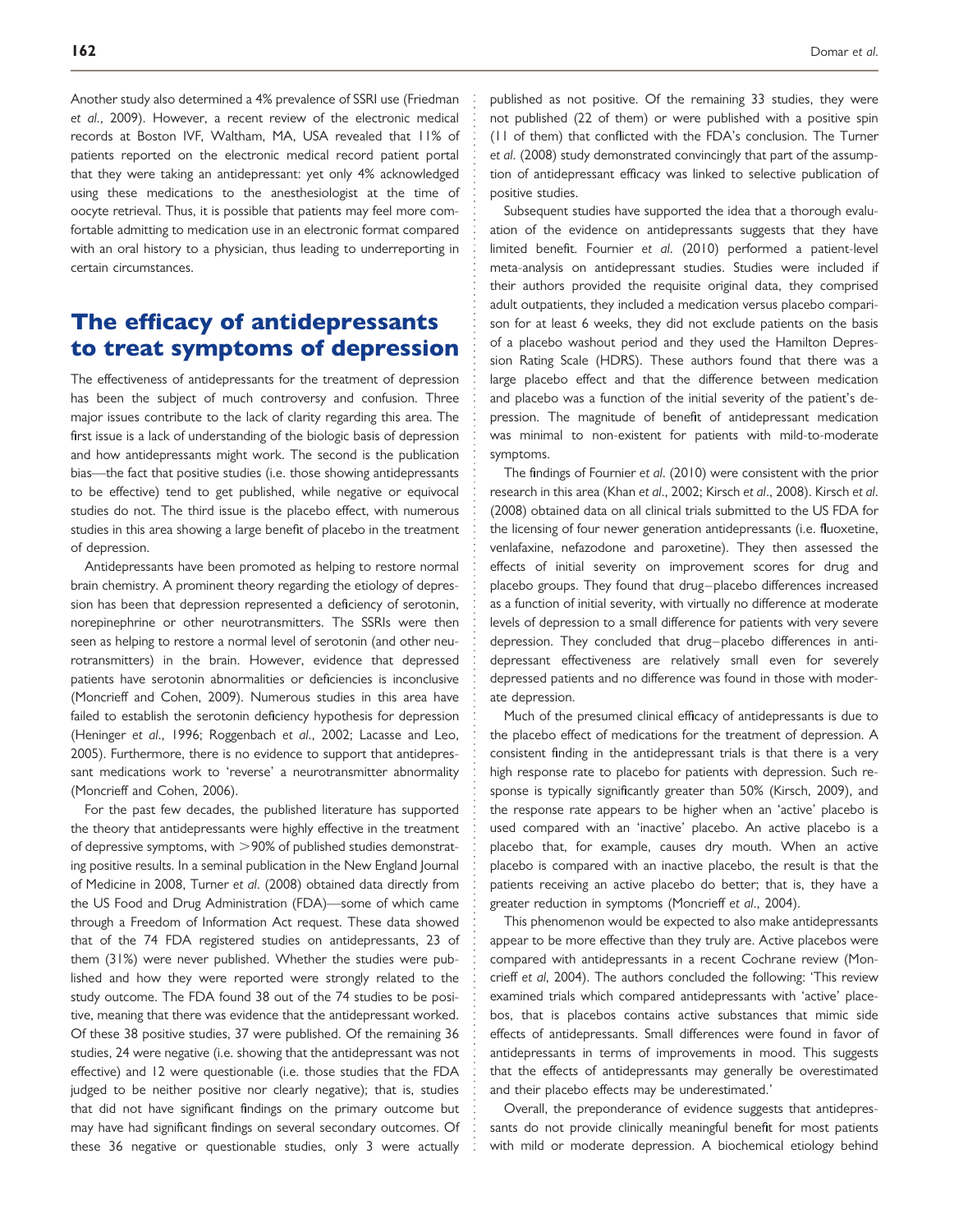| Table I The impact of antidepressants on fertility. |                            |                                           |                                                                                         |  |  |
|-----------------------------------------------------|----------------------------|-------------------------------------------|-----------------------------------------------------------------------------------------|--|--|
| <b>Study</b>                                        | <b>Study design</b>        | <b>Intervention</b>                       | <b>Findings</b>                                                                         |  |  |
| Serafini et al. (2009)                              | <b>RCT</b>                 | Fluoxetine versus folic acid              | No difference in anxiety levels, IVF outcomes                                           |  |  |
| Klock et al. (2004)                                 | Retrospective chart review | SSRIs versus no medication <sup>a</sup>   | Non significant decrease in pregnancy rates                                             |  |  |
| Friedman et al. (2009)                              | Retrospective chart review | SSRIs versus no medication                | Higher cancellation rate among SSRI users. Otherwise, no<br>difference in IVF outcomes. |  |  |
| Ramezanzadeh et al. (2011)                          | RCT                        | Fluoxetine and CBT versus no<br>treatment | Higher pregnancy rates with treatment                                                   |  |  |

SSRI, selective serotonin reuptake inhibitor; PEDT, premature ejaculation diagnostic tool; IELT, intravaginal ejaculatory latency time; CBT, cognitive behavior therapy. a<br>Astudies on SSRI use and male fertility are listed in the following: Tanrikut et al. (2010): prospective interventional study of paroxetine; higher mean sperm DNA fragmentation rates. No difference in semen parameters. Tanrikut and Schlegel (2007): case report  $(n = 2)$  of SSRIs (escitalopram and sertraline); oligoasthenoteratospermia while on treatment, return to normal parameters upon medication discontinuation. Relwani et al. (2011): observational study of SSRI monotherapy versus combination with oral agents (risperidol, lamictal); lower sperm motility with combination treatment. Otherwise comparable sperm parameters. Koyuncu et al. (2011): observational study of escitalopram; lower sperm concentration, motility, morphology, PEDT scores and IELT.

depression has not been proven and there is no evidence to support that antidepressants 'correct' a biological abnormality. Much of the presumed efficacy of antidepressants in clinical use is due to the significant placebo effect that is found with the treatment of depression. The literature appeared to support the effectiveness of antidepressants in the treatment of depression but much of this was related to selective publication of positive studies. Altogether, scientific data are lacking to provide a firm foundation for the use and efficacy of antidepressants in the treatment of most patients with depression.

# The impact of antidepressants on fertility potential and infertility treatment

Limited data exist on the effect of antidepressant treatment, and specifically SSRIs, on the fertility potential of couples or on the success of infertility treatments. A Medline search was performed, using the key words 'antidepressant' or 'SSRI', and 'fertility'. After separating only pertinent publications, a total of 9 human and 10 animal studies were identified. The human studies included three on female subjects, four on male subjects and one on infertile heterosexual couples and are summarized in Table 1.

In a prospective, randomized, double-blind, placebo-controlled trial of 152 non-depressed infertile women who were randomized to receive either fluoxetine or folic acid during their first IVF cycle (Serafini et al., 2009), there were no differences in the number of oocytes retrieved, number of oocytes with two pronuclei, number of embryos transferred and number of 'top-quality' embryos available for either transfer or cryopreservation.

In a retrospective chart review comparing patients who took SSRIs with matched controls (Klock et al., 2004), there were no significant differences in peak serum estradiol, number of oocytes retrieved, number of oocytes fertilized, percentage of zygotes reaching the 8-cell stage on Day 3, percentage achieving blastulation on Day 5, day of transfer, number of embryos transferred and frozen or posttransfer serum hCG values. The two groups did not differ significantly in terms of ongoing pregnancies (singleton or twin), miscarriage or non-pregnancy rates. However, although not significant, the SSRI group had a 46% pregnancy rate compared with a 63% rate in the

non-SSRI group. The authors comment that the lack of a statistical difference between the 54% non-pregnant rate in the SSRI group and the 37% rate in the control group does not necessarily preclude clinical significance.

Friedman et al. (2009) compared SSRI users to non-users and demonstrated no differences in the outcome after adjusting for maternal age, ovarian stimulation protocol, parity and use of ICSI. However, there was a statistically higher cycle cancellation rate among SSRI users (26.8%) compared with non-SSRI users (10.0%).

The final study evaluated 140 infertile heterosexual couples in whom at least one of the partners was given a clinical diagnosis of depression, ranging from moderate to severe (Ramezanzadeh et al., 2011). The subject couples were randomized to receive psychiatric intervention before or during infertility treatment, and controls did not receive treatments. The psychiatric intervention comprised psychological treatment with CBT, individual psychotherapy and treatment with fluoxetine (20-60 mg daily depending on symptom severity). Pregnancy was achieved among 47% of the couples randomized to treatment, compared with only 7% of controls.

In summary, the data on the effects of SSRIs on fertility potential and infertility treatment success are sparse. The existing literature points to a potential negative effect of these medications on semen parameters and IVF outcomes, and meticulous investigation by large, RCTs is warranted.

# The impact of antidepressants on pregnancy, neonatal health and beyond

Since the launch of the SSRI Prozac in 1987, millions of pregnancies worldwide have been exposed to antidepressants, most often the SSRIs. Numerous studies have sought to determine what effects antidepressants have on pregnancy outcomes. There are two major limitations of the studies that have been performed. The first limitation is that no RCTs have been conducted. There is controversy surrounding this issue (Coverdale et al., 2008) but, for the most part, the scientific consensus has been that it is not ethical to randomize a pregnant woman to receive an antidepressant drug or not.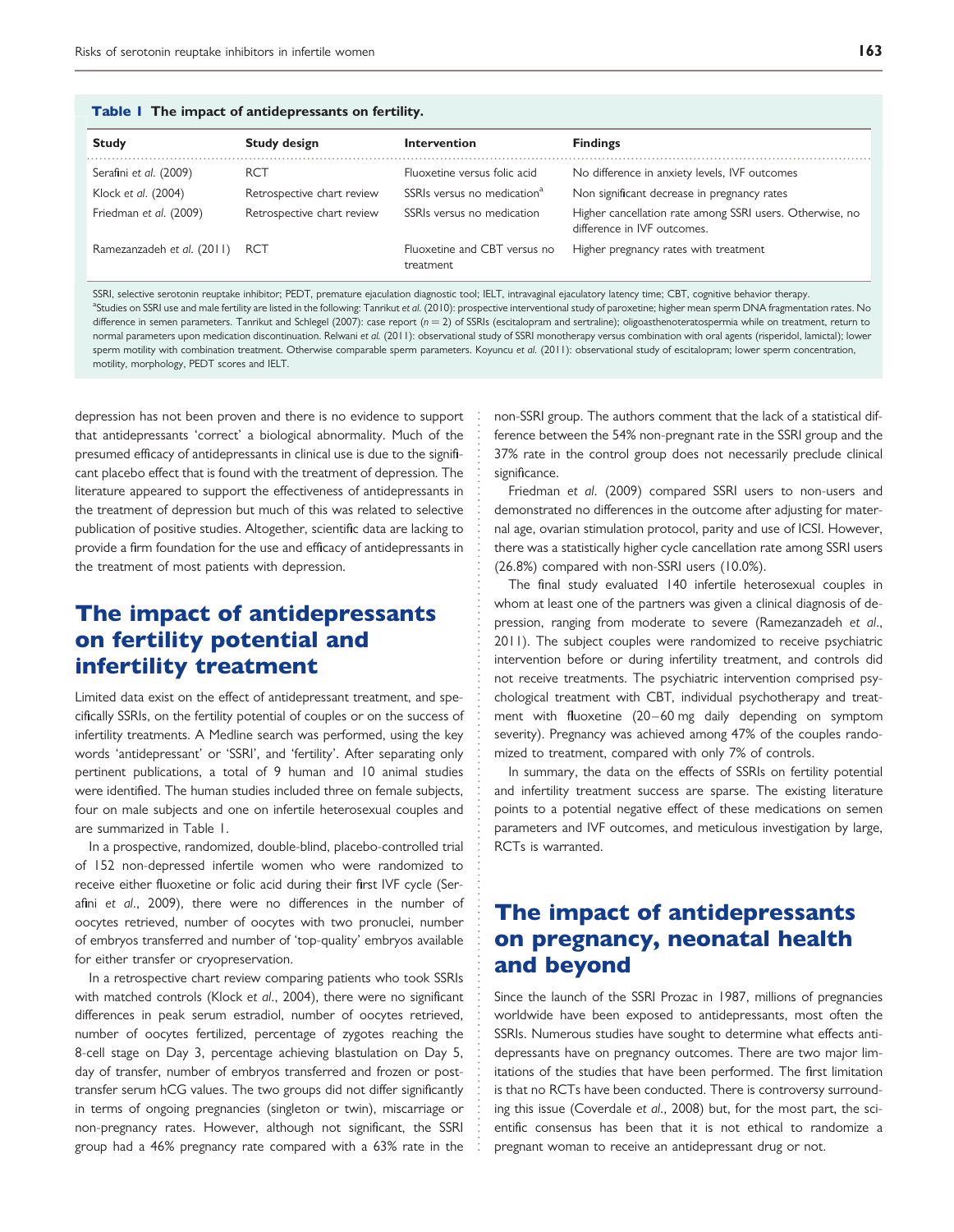The second limitation is that with antidepressant use during pregnancy, it is often difficult to characterize the 'exposed' group. Many women stop their antidepressants when they discover that they are pregnant (Petersen et al., 2011). Most of these women have had firsttrimester exposure and, in this sense, they can be considered 'exposed'. But they are not exposed to the same extent as those women who remain on the drugs throughout the entire pregnancy. In some studies the group that stops is considered exposed, while other studies consider this group to be 'not exposed'. Also, some women stop the medication for some time during the pregnancy but then resume it later. Consequently, characterizing exposure correctly can be difficult. Such misclassification is likely to bias effect estimates to the null—incorrectly establishing that a lack of association exists between antidepressants and pregnancy complications.

Despite these limitations, several findings in the literature assessing the impact of antidepressant use on pregnancy outcomes have been consistent.

#### **Miscarriage**

Several studies have assessed the association between antidepressant use during pregnancy and spontaneous abortion (miscarriage). Two meta-analyses (Hemels et al., 2005; Rahimi et al., 2006) have been conducted in this area and the results have been fairly consistent. Recent studies have confirmed the finding (Nakhai-Pour et al., 2010). Overall, antidepressant exposure during pregnancy appears to increase rates of miscarriage.

In 2009 a joint report was published on the management of depression during pregnancy (Yonkers et al., 2009). This report was from the American Psychiatric Association (APA) and the American College of Obstetricians and Gynecologists (ACOG). The ACOG/APA review confirmed the association between antidepressant use and miscarriage stating: 'increased risk for spontaneous abortion is associated with the use of various antidepressants in early pregnancy'.

#### Birth defects

The studies on the association between SSRI antidepressants and birth defects have been mixed but there has been a consistent 'signal' implicating SSRI use during pregnancy to various congenital anomalies. The most publicized and consistent of these associations has been that between paroxetine (Paxil) and cardiac defects. This association led to an FDA warning in 2005 and for the FDA to ask the manufacturer GlaxoSmithKline to change the pregnancy category from C to D, a stronger warning. Category D means that studies in pregnant women (controlled or observational) have demonstrated a risk to the fetus. Paroxetine is considered a Category D drug in pregnancy (FDA, 2005).

The miscarriage data are concerning insofar as they relate to the birth defect findings. Most agents or exposures that are consistently associated with miscarriage (e.g. diabetes, smoking, antiepileptic drugs) are also eventually shown to be associated with birth defects. It is likely that in many cases an agent that, in a worst-case scenario, can injure a pregnancy to the point at which that pregnancy is lost (miscarriage) can also cause injury to that pregnancy to a lesser extent (birth defects) if the result is not a complete pregnancy failure.

#### Preterm birth

Preterm birth is, perhaps, the most pressing obstetrical complication. Delivery before 37 weeks affects over 12% of pregnancies and it is associated with significant neonatal morbidity and mortality as well as financial cost to society. One estimate put the cost at 26.2 billion dollars per year (IOM, 2006).

Over 30 studies have characterized preterm birth rates in pregnancies that are exposed to antidepressants versus those that are not exposed and the results have been consistent. The overwhelming majority of these studies have found increased rates of preterm birth in the antidepressant exposed group. In most of these studies the results have been statistically significant.

The largest trial (Reis and Källén, 2010) which assessed the outcomes of 14 821 women taking antidepressants found increased rates of preterm birth across all classes of antidepressants with odds ratios (OR) ranging from 1.46 [95% confidence interval (CI): 1.31– 1.63] for the SSRIs to 1.98 (CI: 1.49–2.63) for the serotoninnorepinephrine reuptake inhibitors (SNRIs) and 2.36 (CI: 1.89–2.94) for the tricyclic antidepressants.

There is also some suggestion in the literature of a dose– response effect, with patients on higher doses of antidepressants being more likely to have a preterm birth (Roca et al., 2011). A similar finding has been shown for length of exposure to the antidepressant during pregnancy (Oberlander et al., 2008).

Recent studies, published in 2012, in this area have confirmed the association between SSRI antidepressant use and preterm birth and have shown that a major depressive episode without SSRI use does not increase the risk of preterm birth (Hayes et al., 2012; Yonkers et al., 2012): again highlighting the fact that the risk of the pregnancy complication appears to be an effect of the drug (SSRI) and not the disease itself (depression) because the depressed patients who were not exposed to the SSRI did not have increased rates of preterm birth.

#### Newborn behavioral syndrome

It is now well established that newborns who have been exposed to antidepressants in utero have high rates of what has been called the newborn behavioral syndrome. This syndrome has been estimated to affect up to 30% of all exposed newborns (Levinson-Castiel et al., 2006). The syndrome consists of such symptoms as persistent crying, jitteriness and difficulty feeding. While it is often mild, the syndrome can also be characterized by more severe outcomes including seizures and difficulty breathing—sometimes requiring intubation.

The FDA (FDA, 2004) and Health Canada (Health Canada, 2004) have both issued warnings regarding SSRI antidepressant use during pregnancy and newborn behavioral syndrome. It is not known whether the syndrome represents neonatal withdrawal from the medications or 'overstimulation' from the persistence of the medications in the fetal system. Long-term effects of the syndrome are also unknown.

#### Neonatal electrocardiograph changes

In adults the SSRI antidepressants have been shown to lead to a cardiac conduction abnormality called the prolonged QT syndrome (Zemrak and Kenna, 2008). Recently, this issue was studied in newborns to determine if exposure during pregnancy would also lead to prolonged QT syndrome (Dubnov-Raz et al., 2008). The results of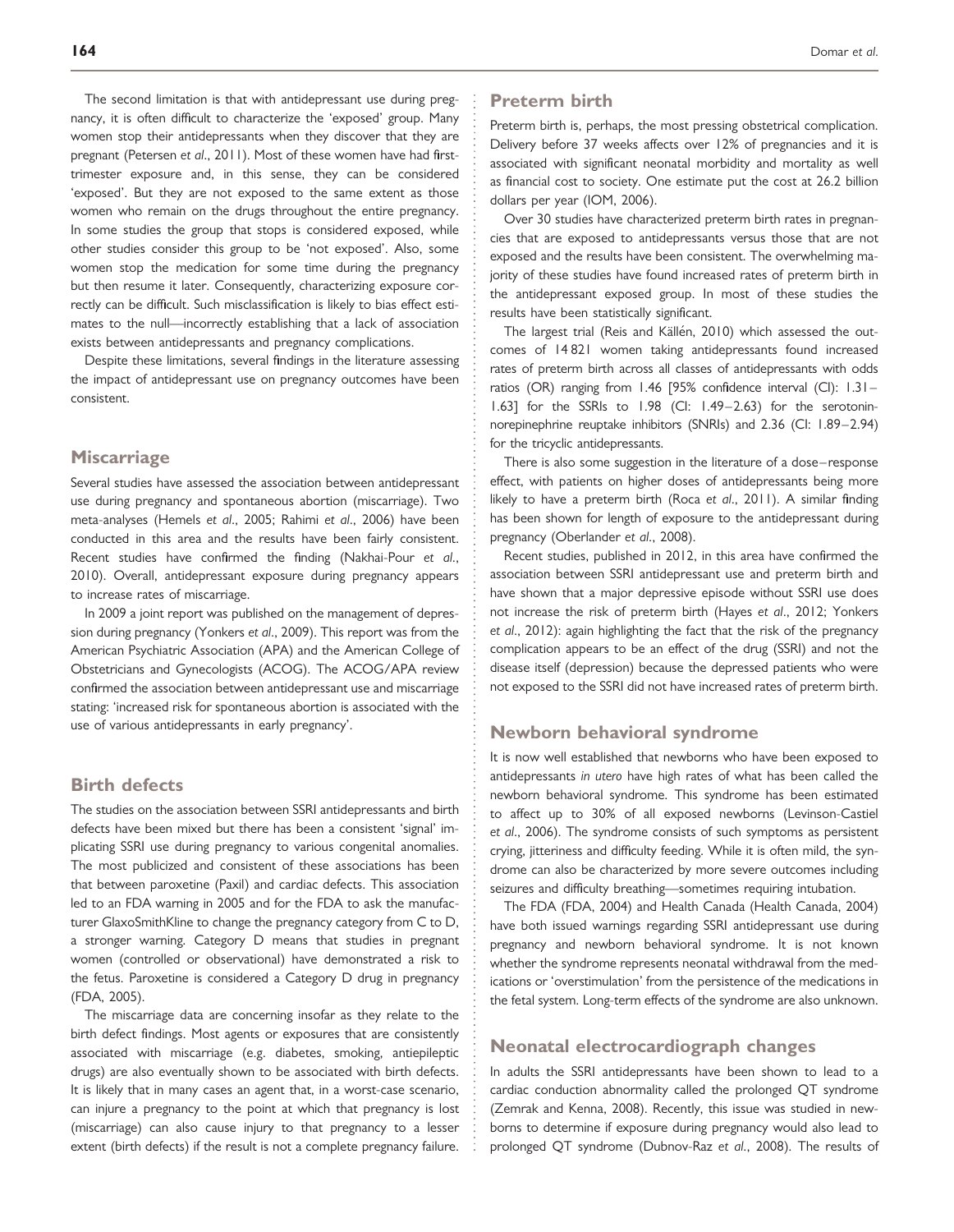this study showed that 10% of newborns exposed to the SSRI antidepressants in utero will have markedly prolonged QT intervals.

It is known that prolonged QT interval can lead in some cases to Torsades de Points—a fatal ventricular arrhythmia. The authors of the neonatal electrocardiograph (EKG) study have called for routine screening EKGs on all newborns who have been exposed to SSRI antidepressants in utero (Dubnov-Raz et al., 2010).

#### Persistent pulmonary hypertension of the newborn

Persistent pulmonary hypertension of the newborn (PPHN) is a condition in which there are elevated pulmonary blood pressures leading to neonatal respiratory distress and hypoxemia. The condition is potentially fatal in a significant number of affected newborns (around 10%). Concerns about in utero exposure to SSRIs leading to PPHN were raised as early as 2006 (Chambers et al., 2006), in a study which showed that fetal exposure to SSRIs after 20 weeks gestation was associated with increased risks of PPHN, prompting an FDA warning regarding this association in July 2006 (FDA, 2006). Subsequent studies revealed somewhat mixed results on this issue (Kallen and Olausson, 2008; Andrade et al., 2009; Wilson et al., 2011) and the FDA released a caution in this area in 2012 (FDA, 2012).

More recent studies have shown that antidepressants do appear to be associated with PPHN. The largest study from a Nordic database has confirmed the original findings showing that SSRIs are associated with PPHN (Kieler et al., 2012). In this study, exposure to SSRIs in late pregnancy was associated with an increased risk of PPHN with an adjusted OR of 2.1 (95% CI: 1.5-3.0).

#### Pre-eclampsia

Pre-eclampsia is a common disorder during pregnancy, affecting  ${\sim}$ 5– 10% of women. It is diagnosed on the basis of hypertension and proteinuria, typically developing in the third trimester of pregnancy. The pathophysiology of the disease is believed to be related to the placenta and vascular effects. As antidepressant drugs, particularly those affecting the serotonin system, are known to have vascular effects and possibly placental effects as well, an association with pre-eclampsia is plausible.

This hypothesis has been explored in recent trials. Toh et al. (2009a,b) analyzed data from 5731 pregnant women who were enrolled in the Sloane Epidemiology Center Birth Defects Study from 1998 to 2007. The risks of gestational hypertension and pre-eclampsia were compared between those women who did take SSRI antidepressants during pregnancy and those who did not. These investigators found that of the patients taking an SSRI during pregnancy, 19.1% developed gestational hypertension versus 9.0% of those who were not taking an SSRI. When the SSRI was taken influenced the results: of the patients taking SSRIs only during the first trimester, 13.1% developed gestational hypertension while the percentage was 26.1% in the women who continued taking SSRIs beyond the first trimester. The results for pre-eclampsia were similar, with an occurrence of 2.4% in those not taking SSRIs versus 3.7% in those exposed only during the first trimester and 15.2% among women who continued SSRIs beyond the first trimester.

The Swedish Medical Birth Register trial (Reis and Källén, 2010) is a very large trial that explored the pregnancy outcomes in 14 821 women exposed to antidepressants compared with the unexposed pregnancies in Sweden. For the association between early use of antidepressants and pre-eclampsia, this trial found an OR of 1.28 (1.19– 1.37). The OR for later use of antidepressants was 1.38 (1.25–1.53). For those patients who had both early and later use, the OR was 1.50  $(1.33 - 1.69)$ .

Similar findings were reported by De Vera and Berard (2012). These investigators conducted a nested case-control study within the Quebec Pregnancy Registry in Canada. They found that the use of SSRIs was associated with pregnancy-induced hypertension (OR: 1.53, 95% CI: 1.01-2.33). Assessing each medication individually, they found a particularly elevated risk with the use of paroxetine (OR: 1.81, 95% CI: 1.02 –3.23).

Overall, there has been relatively little published in the area of antidepressant exposure and hypertensive disorders of pregnancy. The available data suggest that there may be an association and that the association is affected by the amount and timing of exposure during the pregnancy. Given the importance of the hypertensive disorders of pregnancy in terms of maternal and newborn morbidity and mortality, and the widespread use of antidepressants during pregnancy, further investigation into this area will be essential.

#### Fetal growth effects

The literature on the effect of antidepressant use on fetal growth has been somewhat mixed. Several studies have addressed this area but only a few had adequate power. Trying to separate growth effects from gestational age effects can be a challenge and not all studies have addressed this. For example, a study showing that pregnancies exposed to antidepressants have more preterm births may also show a lower birthweight in the exposed group. However, it is important to separate whether the birthweight difference is simply attributable to the difference in gestational age or whether there are actual fetal growth effects. As with the study of other complications, it is also preferred to match to women with depression who are not treated with SSRIs.

Oberlander et al. (2006) used population health data from British Columbia, Canada, studying 119 547 births. They compared pregnancy outcomes in three groups of women: depressed mothers receiving SSRIs (SE-D), depressed mothers not treated with medication (DE) and non-exposed controls. These investigators found that birthweight (and gestational age) for SSRI-exposed infants (SE-D) was significantly less than that for depression-only exposed (DE) infants. When outcomes were compared between SE-D and propensity score-matched DE neonates, SE-D was associated with increased incidence of birthweight below the 10th percentile and rates of respiratory distress.

In another study, Oberlander et al. (2008) compared a 'late' gestational-exposure group with an 'early' gestational exposure group to determine whether late exposure to SSRIs is associated with increased risks of adverse neonatal outcomes compared with early exposure. They found that after controlling for maternal illness, longer prenatal exposure increased the risks of lower birthweight.

The 2009 report from the APA and ACOG (Yonkers et al., 2009) confirmed the association, stating the following: 'Reductions in birthweight, LBW and SGA are associated with SSRI use in pregnancy'.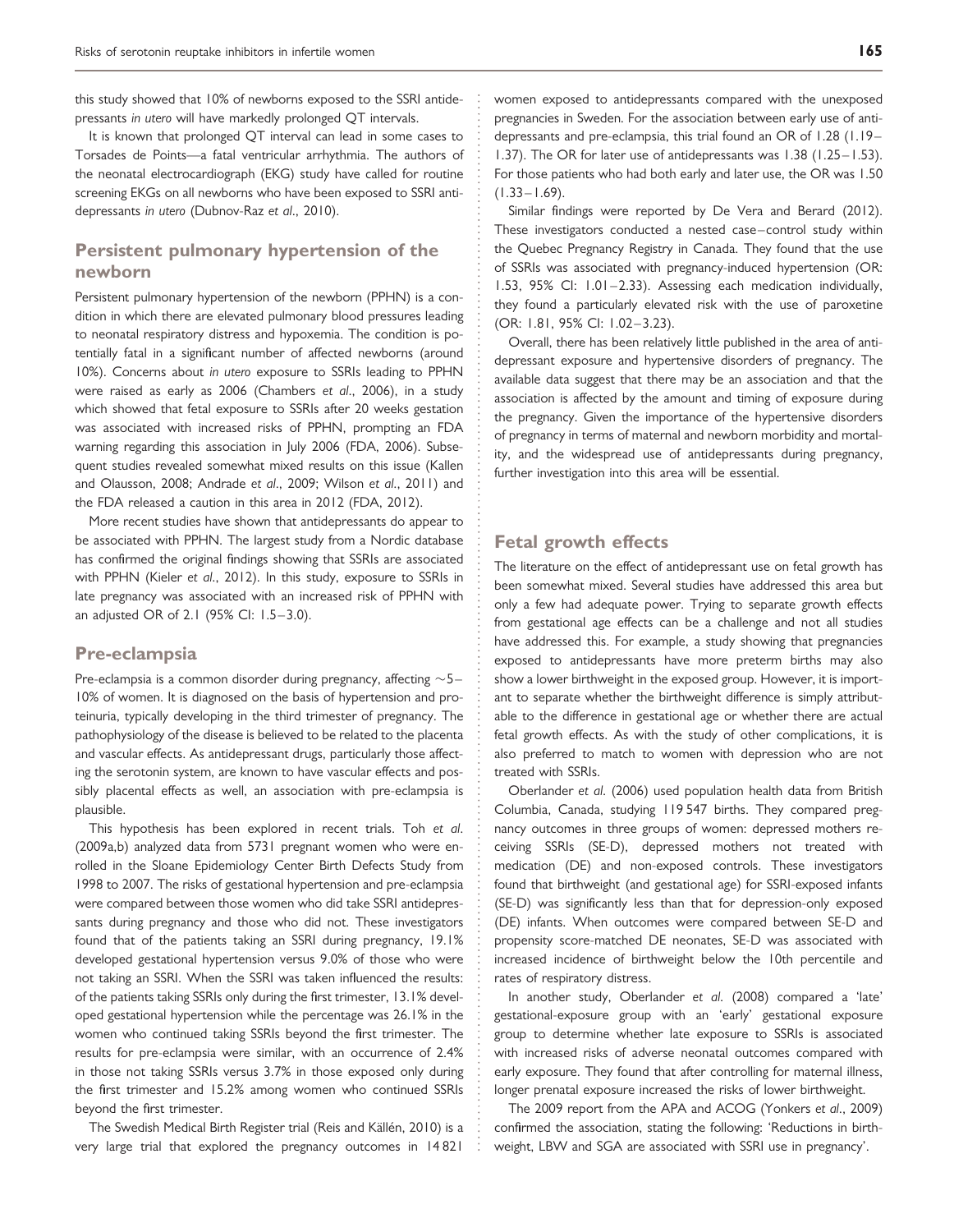#### Long-term neurobehavioral effects

Animal data have shown that exposure to SSRI antidepressants during development can lead to changes in brain development, including changes at the level of the individual neuron (Lee, 2009). Such brain changes have also been shown to correspond to behavioral changes in exposed animals.

Human data have shown an association between in utero exposure and altered motor development. Casper et al. (2003) studied 13 children whose mothers had depression during pregnancy and elected not to take medication, and compared this group with 31 children of depressed mothers treated with an SSRI. They found that the children who were exposed to SSRIs in utero scored lower on the Bayley psychomotor development indexes and the motor quality factor of the Bayley Behavioral Rating Scale than unexposed children.

Pedersen et al. (2010) investigated the Danish National Birth Cohort and compared developmental milestones at 6 and 19 months of age in three groups of children: 415 mothers exposed to antidepressant medication, 489 with depression and no medical treatment, and 81 042 mothers with no depression and no use of psychotropic medication. They found that children with second- or third-trimester exposure to antidepressants were able to sit 15.9 days (95% CI: 6.8-25.0) and walk 28.9 days (95% CI: 15.0-42.7) later than children of women not exposed to antidepressants. This was still within the normal range of development. Fewer children with second- or third-trimester exposure to antidepressants were able to sit without support at 6 months of age [OR: 2.1 (95% CI: 1.23 - 3.60)], and fewer were able to occupy themselves at 19 months of age [OR: 2.1 (95% CI: 1.09-4.02)].

A recent study (Croen et al., 2011) explored the association between exposure to antidepressants during pregnancy and childhood autism spectrum disorders. In this case–control study from the Kaiser Permanente Medical Care Program in Northern California, the authors found a more than 2-fold increased risk of autism spectrum disorders associated with maternal treatment with SSRI antidepressants during the pregnancy, with the strongest effect associated with treatment during the first trimester. No increase in risk was found for mothers with a history of mental health treatment in the absence of prenatal exposure to SSRIs.

Alterations in the serotonin system and autism have been explored for decades (Anderson et al., 1990). Animal models suggest that exposure to SSRIs during early brain development can produce abnormal emotional behaviors in adult animals, indicating an important role for serotonin in the development of the brain and behaviors (Ansorge et al., 2004). Given what has been described as a growing epidemic of autism spectrum disorders, further research into the association between antidepressant use during pregnancy and autism will be critical.

### What the literature does not show: improved pregnancy outcomes

Since the launch of the SSRI antidepressants in the late 1980 s, it had been the hope of obstetrical and mental health providers everywhere that drug treatment of depressed pregnant women would lead to improvement in mood and avoidance of harmful behaviors, such as smoking and drug use. This would lead to better pregnancy outcomes, for example, fewer miscarriages, preterm births and newborns with

problems. This was the theory but not a single study has ever shown this to be true. When pregnant women taking SSRI antidepressants are compared with a 'control' group of depressed pregnant women who are not taking such medications, the patients taking the medications only have worsened obstetrical outcomes—never better. The rates of miscarriage, preterm birth and other obstetrical complications are not lowered in the antidepressant group, in fact they are either not statistically different or higher than in women not taking antidepressants.

#### Depression and reproductive outcomes

Depression in women of childbearing age and pregnant women is common. While there are concerns with the risks of antidepressant use during pregnancy, these concerns should not be used as an excuse to ignore depression in these women. These women require care and supportive counseling so that they can make fully informed decisions regarding their care during pregnancy.

Several studies have specifically tried to investigate the association between maternal depression and adverse pregnancy outcomes. The most concise overview on this topic can be found in the joint report from the APA and ACOG on the Management of Depression during Pregnancy (Yonkers et al, 2009). In their section on Maternal Depression and Adverse Reproductive Outcomes, Yonkers et al. (2009) review the impact of depression on miscarriage, growth, preterm delivery and neonatal problems as well as the long-term effects on offspring. Regarding miscarriage they concluded: 'There is a paucity of information about depression and spontaneous pregnancy loss'. Regarding growth effects: 'The current state of information does not support or refute an association between MDD and LBW [low birthweight] or SGA [small for gestational age] delivery'. Concerning preterm delivery they wrote: 'The same limitations discussed above apply to the outcomes of PTD [preterm delivery] and gestational age, and thus, available data neither support nor refute a link between MDD [major depressive disorder] and these outcomes'. Conclusions regarding the neonatal effects and long-term effects on the offspring were similar.

In short, it is unclear from the available evidence whether there is an association between pregnancy complications and depression. The belief that this association has been established is prevalent, however, prompting one expert to note: 'Although this belief is strong among some investigators, the evidence to support the independent association of depression with these outcomes is weak' (Palmsten and Hernandez-Diaz, 2012).

## Alternatives to SSRI use

Different complimentary modalities to treat depressive symptoms have been assessed. These include psychotherapy, exercise, relaxation training, yoga, acupuncture and various nutritional supplements.

The majority of research to date on non-pharmacological treatments for depressive symptoms has been on the efficacy of psychotherapy, specifically CBT. CBT is a short-term form of therapy in which the patient is taught to recognize and challenge distorted automatic beliefs about themselves, their environment and their future. There is overwhelming evidence that CBT is equivalent to antidepressant medication in the treatment of mild-to-moderate depression and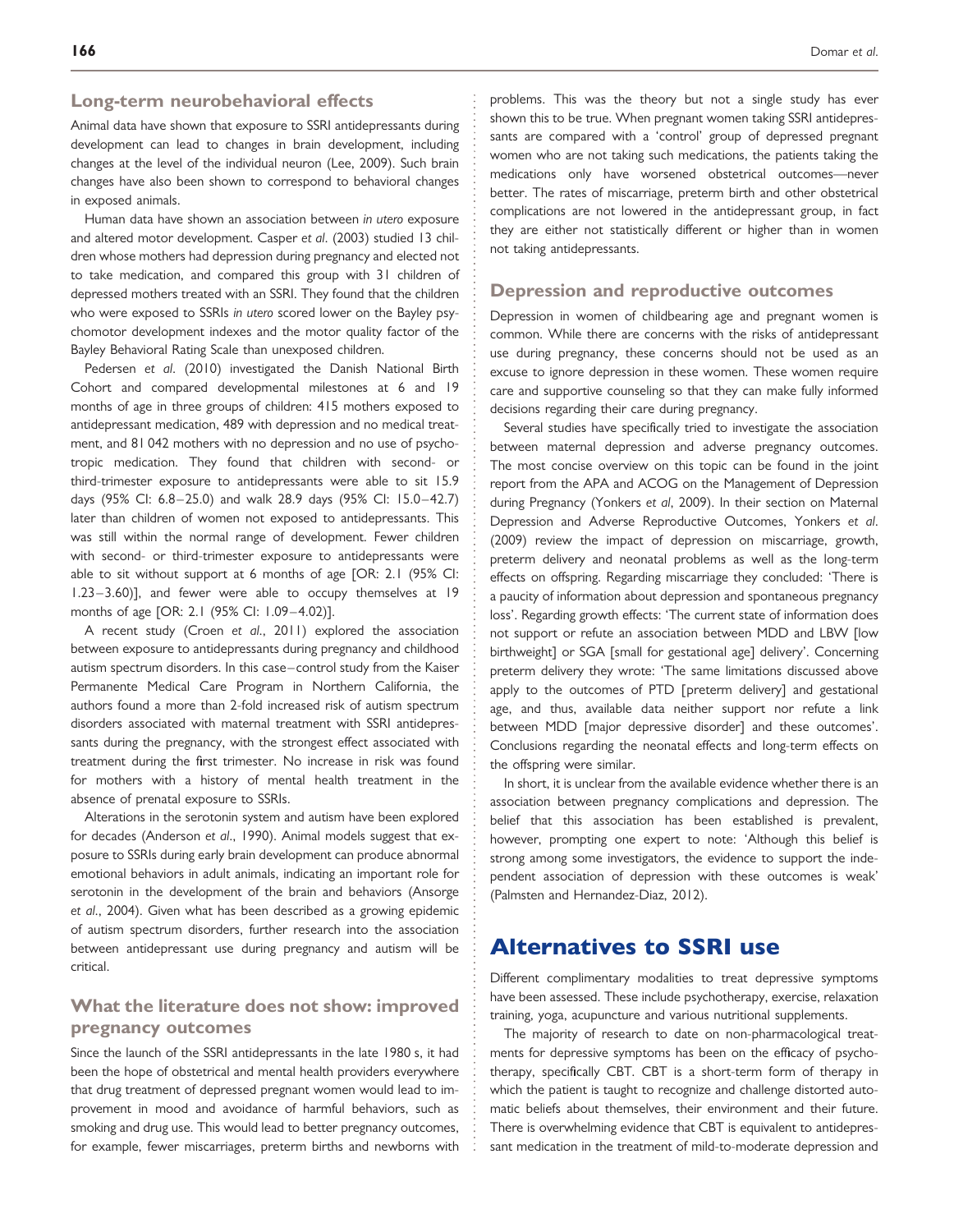more recent research indicates that it is effective in the treatment of severe depression as well (Parikh et al., 2009). In one meta-analysis, published in a leading psychiatric journal, of CBT versus medications use in severely depressed outpatients, the authors concluded that CBT should be the treatment of choice: 'Until findings emerge from current or future comparative trials, antidepressant medication should not be considered, on the basis of empirical evidence, to be superior to cognitive behavior therapy for the acute treatment of severely depressed outpatients' (DeRubeis et al., 1999).

In addition, the relapse rates are lower in patients who use CBT compared with medication for the treatment of depressive symptoms (Hollon et al., 2005). Finally, SSRI use is the most expensive of the treatments involving medication; CBT is more cost-effective (Vos et al., 2005). Patient education is crucial; when depressed patients were surveyed as to their preference of CBT versus medication, the outcome was significantly positively impacted if patients received their preferred form of treatment (Mergl et al., 2011).

There is limited research on other treatments for depression. The strongest evidence other than psychotherapy/CBT in the general population is for physical exercise (Nahas and Sheikh, 2011). There is concern however that depressed patients might lack the motivation to change their lifestyle habits, and vigorous exercise might suppress fertility in some patients.

Relaxation training is simpler than CBT and requires less time/ training; it is more effective than no treatment but not as effective as CBT (Jorm et al., 2008). There are also some data that yoga may be an effective treatment for depression (Shapiro et al., 2007; Javnbakht et al., 2009; Cabral et al., 2011; Field, 2011), although there are some limitations to the research methods (Uebelacker et al., 2010). However, since it is a form of treatment with no side effects, it is a treatment worth considering, especially as an alternative to medication.

There have been no RCTs to date which support the use of acupuncture for the treatment of depressive symptoms (Smith et al., 2010; Andreescu et al., 2011; Ernst et al., 2011; Schroer and Adamson, 2011). Past research is limited by issues with patient selection, non-standardized protocols and inadequate outcome assessment.

Nutritional supplements for the treatment of mental health disorders have received more attention recently and for two of them, omega-3 fatty acids and myo-inositol, there is some evidence to support their use. A meta-analysis concluded that there was evidence to support the use of omega-3 fatty acids in the treatment of depression but recommended it be used as an adjunctive treatment owing to the lack of 'systematic use' (Ravindran et al., 2009). Other research on omega-3's has supported its efficacy; one study on adult depressed patients reported 'highly significant results' when compared with a placebo (Osher and Belmaker, 2009) while other research supports its efficacy in reducing anxiety (Kiecolt-Glaser et al., 2011).

Finally, myo-inositol has been of interest lately due to the theory that its therapeutic action is similar to an SSRI since it is a second messenger of serotonin. A recent study on women with premenstrual dysphoric disorder indicated that two different doses of myo-inositol were more effective than placebo in the treatment of depressive symptoms and daily symptoms (Gianfranco et al., 2011).

# Alternatives to SSRI use in the infertile population

In a review of the literature on depressive symptoms in infertile patients, the authors encourage the use of psychotherapy as a first-line treatment (Wilkins et al., 2010). Specifically, they recommend that practitioners '...take into consideration that the individual may be pregnant or soon become pregnant. Therapies which pose no risk to the fetus should be used first...Psychotherapy is an excellent, firstline treatment of mild-to-moderate depression with no risk to the fetus.'

There has been some good quality research on treatments other than SSRI use in infertile women with depressive symptoms. In one study, CBT was directly compared with an SSRI in a placebocontrolled trial; 89 infertile women with minimal, mild and moderate depression undergoing IVF were randomized into one of three treatment groups: (1) CBT, (2) fluoxetine (20 mg for 90 days) or (3) placebo (Faramarzi et al., 2008a,b). Patients were assessed using the Beck Depression Inventory (BDI) and a self-reported General Health Questionnaire (GHQ). Those subjects with a score identifying severe depression were excluded from participation. Whereas fluoxetine was associated with an improvement in three GHQ subscale scores (anxiety, social function and depression), CBT was associated with improvement in four (anxiety, social function, depression and psychosomatic signs). Although both fluoxetine and CBT significantly decreased the mean BDI scores compared with the control group, the decrease in the CBT group was significantly greater than that of the fluoxetine group; 79% of the CBT patients reported significant decreases in symptoms compared with 50% in the medication group and 10% in the control group.

Much of the research on individual and couples counseling does not show a significant impact on depressive symptoms (Hammerli et al, 2009). However, the research on more active forms of psychotherapy, including CBT, does indicate a significant impact on symptoms (Table 2).

Research supports the efficacy of CBT delivered in a group format to treat depressive symptoms with this patient population (Stewart et al, 1992; Facchinetti et al., 2004). Infertile women who participated in a 10-week CBT-based group treatment program experienced significant decreases in depressive symptoms and in fact the depression mean scores at the end of treatment were in the normal range (Domar et al., 1990, 1992, 2000). Women who were in the highest quartile of depressive symptoms at the beginning of the mind/body program had significantly higher pregnancy rates within 6 months of program completion than women who had the lowest scores, suggesting that depression suppresses fertility and a decrease in symptoms is associated with conception (Domar et al., 1999).

There were no studies found for the treatment of depression in infertile women by acupuncture, yoga, exercise or nutritional supplements.

## Summary

There is evidence that the majority of infertile women will report depressive symptoms at some point during their treatment, especially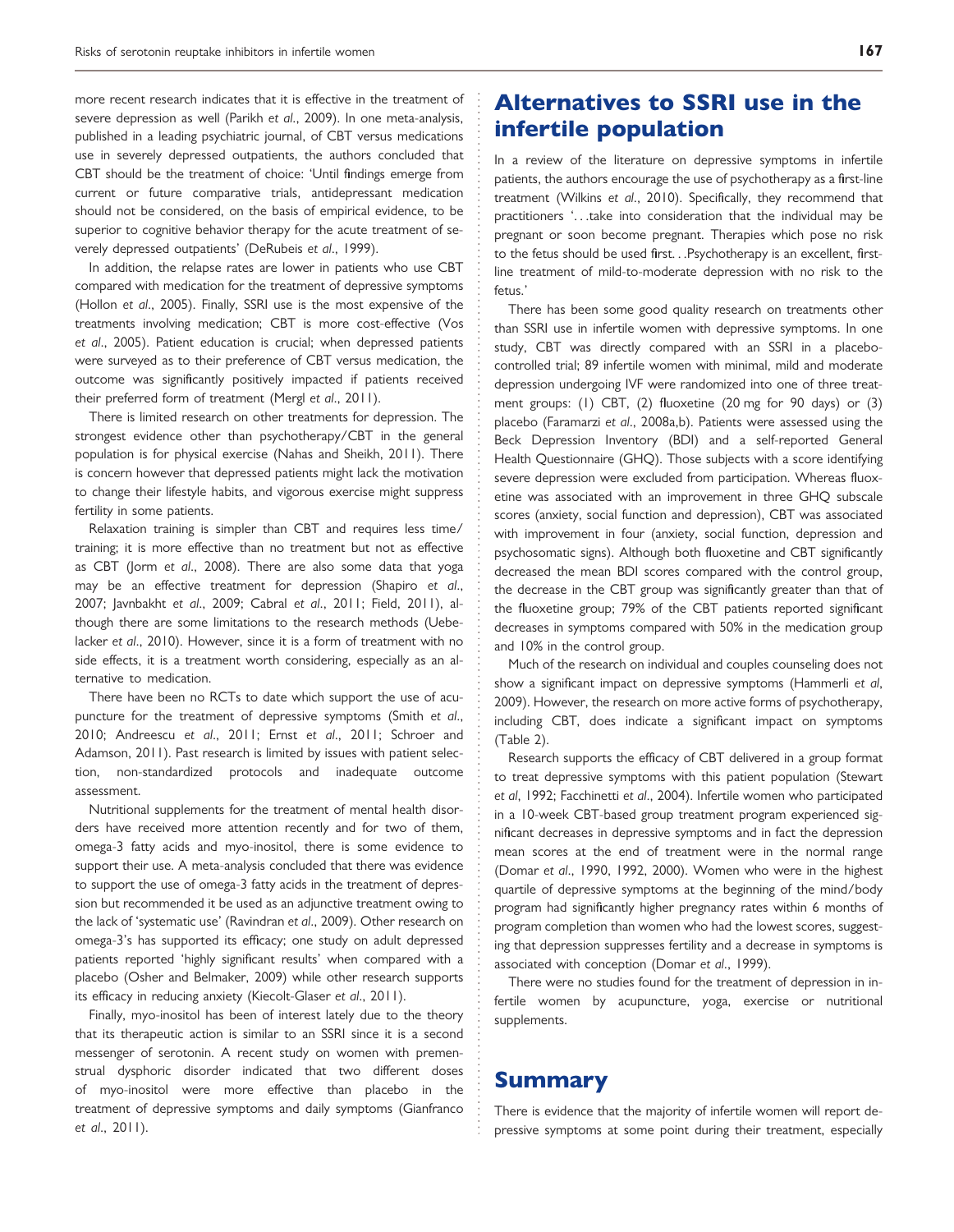| <b>Study</b>            | <b>Study design</b> | <b>Intervention</b>   | Impact on depression           |
|-------------------------|---------------------|-----------------------|--------------------------------|
| Domar et al. (1990)     | Non-randomized      | Mind/body group       | Significant decrease           |
| Domar et al. (1992)     | Non-randomized      | Mind/body group       | Significant decrease           |
| Domar et al. (2000)     | Randomized          | Mind/body group       | Significant decrease           |
| Haemmerli et al. (2010) | Randomized          | Web-based CBT         | Significant decrease           |
| Hughes da Silva (2011)  | Non-randomized      | Art therapy group     | Significant decrease           |
| Koszycki et al. (2012)  | Randomized          | Interpersonal therapy | Significant decrease           |
| Lemmens et al. (2004)   | Non-randomized      | Body/mind-group       | Description of impact, no data |
| Mori et al. (2009)      | Cluster-randomized  | Stress booklet        | No difference                  |
| Sexton et al. (2010)    | Randomized          | Web-based CBT         | Significant decrease in stress |

Table 2 The impact of psychological interventions on depressive symptoms in infertile women.

following unsuccessful treatment cycles. The prevalence of SSRI use in this patient population is unknown but probably is in the  $4-11\%$ range. According to the CDC,  $>1\%$  of the babies born in the USA each year are the result of an IVF cycle. In 2010, there were 154 417 IVF cycles performed, which resulted in the birth of 61 561 live infants. This suggests that anywhere from 6177 to 16, 985 IVF cycles were conducted while the patient was taking an antidepressant, and anywhere from 2462 to 6772 infants may have been exposed to an antidepressant, at least at the time of conception. This does not include the thousands of infants conceived following other forms of infertility treatment whose mothers were taking antidepressant medication.

There is little evidence of benefit from antidepressants prescribed for infertile women. More broadly, there is little evidence of benefit from the antidepressants prescribed for the majority of women of childbearing age—and there is ample evidence of risk. The best available evidence suggests that antidepressants do not provide clinically meaningful benefit for most women with depression. When used by pregnant women, antidepressants do not improve pregnancy outcomes. On the contrary, these agents have been shown to lead to increased pregnancy complications. Pregnant women taking antidepressants have been shown to have higher rates of miscarriage, preterm birth and neonatal health issues.

One study indicated a 68% relapse rate in pregnant women who discontinued antidepressants compared with a 26% rate in women who continued to take their medication (Cohen et al., 2006). However, this was not a randomized study and it was also not placebo controlled. In addition, the pregnancy outcomes were not reported. In terms of reassurance to the infertile population, there was a trend for married women to be somewhat protected against relapse when compared with single women, and women older than 32 years had a 60% reduction in the relapse rate compared with women younger than 32 years. Yonkers et al. (2011) found the opposite to the Cohen et al. (2006) study, showing no association between antidepressant use by pregnant women with a history of depression and the risk of a major depressive episode.

When a significant number of pregnant women are being exposed to an agent, it is essential to question whether that agent is providing benefit and what the likelihood is for harm. Some of the greatest medical 'tragedies' (e.g. thalidomide and diethylstilbestrol (DES]) have been the result of widespread treatment of pregnant women with agents that were later shown to be harmful. In particular, one

of the tragedies of the DES experience is that there was no proof that it was effective for what it was prescribed for, in other words DES did not decrease the risk of pregnancy loss. The risks of DES exposure are now well known. At the current time, there is minimal evidence that antidepressants provide a significant benefit to women struggling to conceive. On the contrary, there is mounting evidence that SSRIs may in fact decrease the pregnancy rates from fertility treatment, increase the risk of pregnancy loss and are associated with risks to the fetus throughout the pregnancy and beyond. Unlike the options facing physicians in the 1950 s and 1960 s, when there were no proven alternative treatments for pregnancy loss, at the current time there is evidence for other modalities which can help treat symptoms of depression in infertile women.

Physicians, nurses and other health-care professionals who care for infertile women need to become more vigilant about directly questioning patients about antidepressant use and should encourage these patients to speak to an experienced mental health professional for a full discussion regarding the risks and alternatives to these agents for women of childbearing age. Some patients, with a strong history of recurrent depression who are psychologically stable on an SSRI, may choose to continue to take medication but it is important that they understand the potential risks. All infertile patients who have a history of depression and/or are currently taking antidepressant medication, and the providers who care for them, need to have a complete understanding of what the literature shows in this area and the importance of investigating alternatives other than medication.

## Acknowledgements

The authors would like to thank Jill Gross, M.S. for her assistance with the preparation of this manuscript and PracticeHwy for assistance in retrieving antidepressant use prevalence data from the Boston IVF database.

## Authors' roles

A.D.D. involved in study design and conception, data collection, analysis, writing, critically revising the manuscript. V.A.M. involved in study design and conception, data collection, analysis, writing, critically revising the manuscript. D.A.R. contributed to study design and conception, data collection, analysis, writing, critically revising the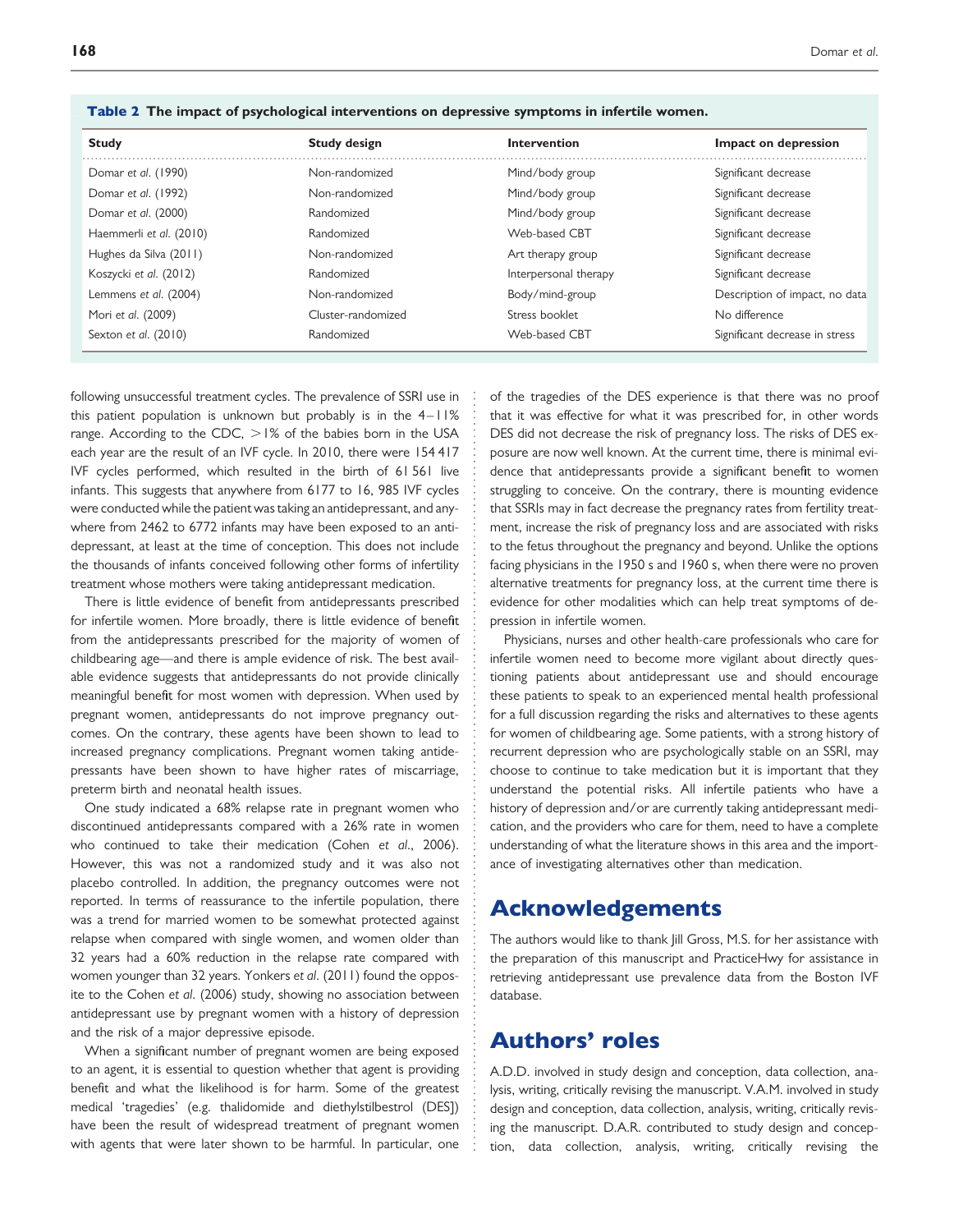manuscript. A.C.U. contributed to study design and conception, data collection, analysis, writing, critically revising the manuscript.

# Funding

No external funding was either sought or obtained for this study.

# Conflict of interest

None declared.

## References

- Alwan S, Reefhuis J, Rasmussen SA, Friedman J. National Bith Defects Prevention Study. Patterns of antidepressant medication use among pregnant women in a United States population. *J Clin Pharmacol* 2011;  $2:264 - 270.$
- Anderson GM, Horne WC, Chatterjee D, Cohen DJ. The hyperserotonemia of autism. Ann N Y Acad Sci 1990;600:331-340; discussion 341-2.
- Andrade SE, McPhillips H, Loren D, Raebel MA, Lane K, Livingston J et al. Antidepressant medication use and risk of persistent pulmonary hypertension of the newborn. Pharmacoepidemiol Drug Saf 2009; 18:246– 252.
- Andreescu C, Glick RM, Emeremni CA, Houck PR, Mulsant BH. Acupuncture for the treatment of major depressive disorder: a randomized controlled trial. | Clin Psychiatr 2011;72:1129-1135.
- Ansorge MS, Zhou M, Lira A, Hen R, Gingrich JA. Early-life blockade of the 5-HT transporter alters emotional behavior in adult mice. Science 2004; 306:879– 881.
- Barber C. The medicated Americans: antidepressant prescriptions on the rise. Sci Am 2008.
- Cabral P, Meyer HB, Ames D. Effectiveness of yoga therapy as a complementary treatment for major psychiatric disorders: a meta-analysis. Prim Care Companion CNS Disord 2011;13.
- Casper RC, Fleisher BE, Lee-Ancajas JC, Gilles A, Gaylor E, DeBattista A, Hoyme HE. Follow-up of children of depressed mothers exposed or not exposed to antidepressant drugs during pregnancy. J Pediatr 2003; 142:402– 408.
- Chambers CD, Hernandez-Diaz S, Van Marter LJ, Werler MM, Louik C, Jones KL, Mitchell AA. Selective serotonin-reuptake inhibitors and risk of persistent pulmonary hypertension of the newborn. N Engl J Med 2006;354:579 – 587.
- Chen TH, Chang SP, Tsai CF, Juang KD. Prevalence of depressive and anxiety disorders in an assisted reproductive technique clinic. Hum Reprod 2004;19:2313– 2318.
- Chiaffarino F, Baldini MP, Scarduelli C, Bommarito F, Ambrosio S, D'Orsi C, Torretta R, Bonizzoni M, Ragni G. Prevalence and incidence of depressive and anxious symptoms in couples undergoing assisted reproductive treatment in an Italian infertility department. Euro | Obstet Gyn Reprod Biol 2011;158:235-241.
- Cohen LS, Altshuler LL, Harlow BL, Nonacs R, Newport DJ, Viguera AC, Suri R, Burt VK, Hendrick V, Reminick AM et al. Relapse of major depression during pregnancy in women who maintain or discontinue antidepressant treatment. JAMA 2006;295:499 – 507.
- Cooper WO, Willy ME, Pont SJ, Ray WA. Increasing use of antidepressants in pregnancy. Am J Obstet Gynecol 2007; 196:544.el-e5.
- Coverdale JH, McCullough LB, Chervenak FA. The ethics of randomized placebo-controlled trials of antidepressants with pregnant women: a systematic review. Obstet Gynecol 2008; I 12:1361-1368.
- Croen LA, Grether JK, Yoshida CK, Odouli R, Hendrick V. Antidepressant use during pregnancy and childhood autism spectrum disorders. Arch Gen Psychiatry 2011;68:1104-1112.
- De Vera MA, Bérard A. Antidepressant use during pregnancy and the risk of pregnancy induced hypertension. Br J Clin Pharmacol 2012;  $74:362 - 369$ .
- Demyttenaere K, Bonte L, Gheldorf M, Meuleman C, Vanderschuerem D, D'Hooghe T. Coping style and depression level influence outcome in in vitro fertilization. Fertil Steril 1998;69:1026-1033.
- DeRubeis RJ, Gelfand LA, Tang TZ, Simons AD. Medications versus cognitive behavior therapy for severely depressed outpatients: mega-analysis of four randomized trials. Am | Psychiatry 1999;156:1007-1013.
- Domar AD, Seibel MM, Benson H. The mind/body program for infertility: a new behavioral treatment approach for women with infertility. Fertil Steril 1990;53:246-249.
- Domar AD, Zuttermeister PC, Seibel MM, Benson H. Psychological improvement in infertile women following behavioral treatment: a replication. Fertil Steril 1992;58:144-147.
- Domar AD, Friedman R, Zuttermeister PC. Distress and conception in infertile women: a complementary approach. J Am Med Womens Assoc 1999;54:196-198.
- Domar AD, Clapp D, Slawsby E, Kessel B, Orav J, Freizinger M. The impact of group psychological interventions on distress in infertile women. Health Psychol 2000;19:568 – 575.
- Dubnov-Raz G, Juurlink DN, Fogelman R, Merlob P, Ito S, Koren G, Finkelstein Y. Antenatal use of selective serotonin-reuptake inhibitors and QT interval prolongation in newborns. Pediatrics 2008; 122:e710–e715.
- Dubnov-Raz G, Koren G, Finkelstein Y. Selective serotonin reuptake inhibitor exposure in pregnancy and neonatal adverse events. Arch Pediatr Adolesc Med 2010; 164:394.
- Ernst E, Lee MS, Choi TY. Acupuncture for depression? A systematic review of systematic reviews. Eval Health Prof 2011;34:403-412.
- Facchinetti F, Tarabusi M, Volpe A. Cognitive-behavioral treatment decreases cardiovascular and neuroendocrine reaction to stress in women waiting for assisted reproduction. Psychoneuroendocrinology  $2004:29:132 - 173$ .
- Faramarzi M, Alipor A, Esmaelzadeh S, Kheirkhah F, Poladi K, Pash H. Treatment of depression and anxiety in infertile women: cognitive behavioral therapy versus fluoxetine. | Affective Dis 2008a; **108**: 159-164.
- Faramarzi M, Kheirkhah F, Esmaelzadeh S, Alipour A, Hijahmadi M, Rahnama J. Is psychotherapy a reliable alternative to pharmacotherapy to promote the mental health of infertile women? A randomized clinical trial. Eur J Obstet Gyn Reprod Biol 2008b; 141:49-53.
- Farzadi L, Ghasemzedah A. Two main independent predictors of depression among infertile women: an Asian experience. Taiwan | Obstet Gynecol 2008;47:163–167.
- FDA advising of risk of birth defects with Paxil, 2005. [http://www.fda.gov/](http://www.fda.gov/NewsEvents/Newsroom/PressAnnouncements/2005/ucm108527.htm) [NewsEvents/Newsroom/PressAnnouncements/2005/ucm108527.htm.](http://www.fda.gov/NewsEvents/Newsroom/PressAnnouncements/2005/ucm108527.htm)
- FDA Advisory Committee Minutes, 2004. [http://www.fda.gov/ohrms/](http://www.fda.gov/ohrms/dockets/ac/04/minutes/2004–4050M1.pdf?utm_campaign=Google2&utm_source=fdaSearch&utm_medium=website&utm_term=neonatal toxicity/withdrawal SSRI&utm_content=1) [dockets/ac/04/minutes/2004 –4050M1.pdf?utm\\_campaign=Google2](http://www.fda.gov/ohrms/dockets/ac/04/minutes/2004–4050M1.pdf?utm_campaign=Google2&utm_source=fdaSearch&utm_medium=website&utm_term=neonatal toxicity/withdrawal SSRI&utm_content=1) [&utm\\_source=fdaSearch&utm\\_medium=website&utm\\_term=neonatal](http://www.fda.gov/ohrms/dockets/ac/04/minutes/2004–4050M1.pdf?utm_campaign=Google2&utm_source=fdaSearch&utm_medium=website&utm_term=neonatal toxicity/withdrawal SSRI&utm_content=1) [toxicity/withdrawal SSRI&utm\\_content=1](http://www.fda.gov/ohrms/dockets/ac/04/minutes/2004–4050M1.pdf?utm_campaign=Google2&utm_source=fdaSearch&utm_medium=website&utm_term=neonatal toxicity/withdrawal SSRI&utm_content=1).
- FDA Drug Safety Communication. Selective serotonin reuptake inhibitor (SSRI) antidepressant use during pregnancy and reports of a rare heart and lung condition in newborn babies, 2012. [http://www.fda.](http://www.fda.gov/Drugs/DrugSafety/ucm283375.htm) [gov/Drugs/DrugSafety/ucm283375.htm.](http://www.fda.gov/Drugs/DrugSafety/ucm283375.htm)
- FDA Public Health Advisory. Treatment challenges of depression in pregnancy and the possibility of persistent pulmonary hypertension in newborns, 2006. [http://www.fda.gov/Drugs/DrugSafety/Postmarket](http://www.fda.gov/Drugs/DrugSafety/PostmarketDrugSafetyInformationforPatientsandProviders/DrugSafetyInformationforHeathcareProfessionals/PublicHealthAdvisories/ucm124348.htm) [DrugSafetyInformationforPatientsandProviders/DrugSafetyInformation](http://www.fda.gov/Drugs/DrugSafety/PostmarketDrugSafetyInformationforPatientsandProviders/DrugSafetyInformationforHeathcareProfessionals/PublicHealthAdvisories/ucm124348.htm) [forHeathcareProfessionals/PublicHealthAdvisories/ucm124348.htm.](http://www.fda.gov/Drugs/DrugSafety/PostmarketDrugSafetyInformationforPatientsandProviders/DrugSafetyInformationforHeathcareProfessionals/PublicHealthAdvisories/ucm124348.htm)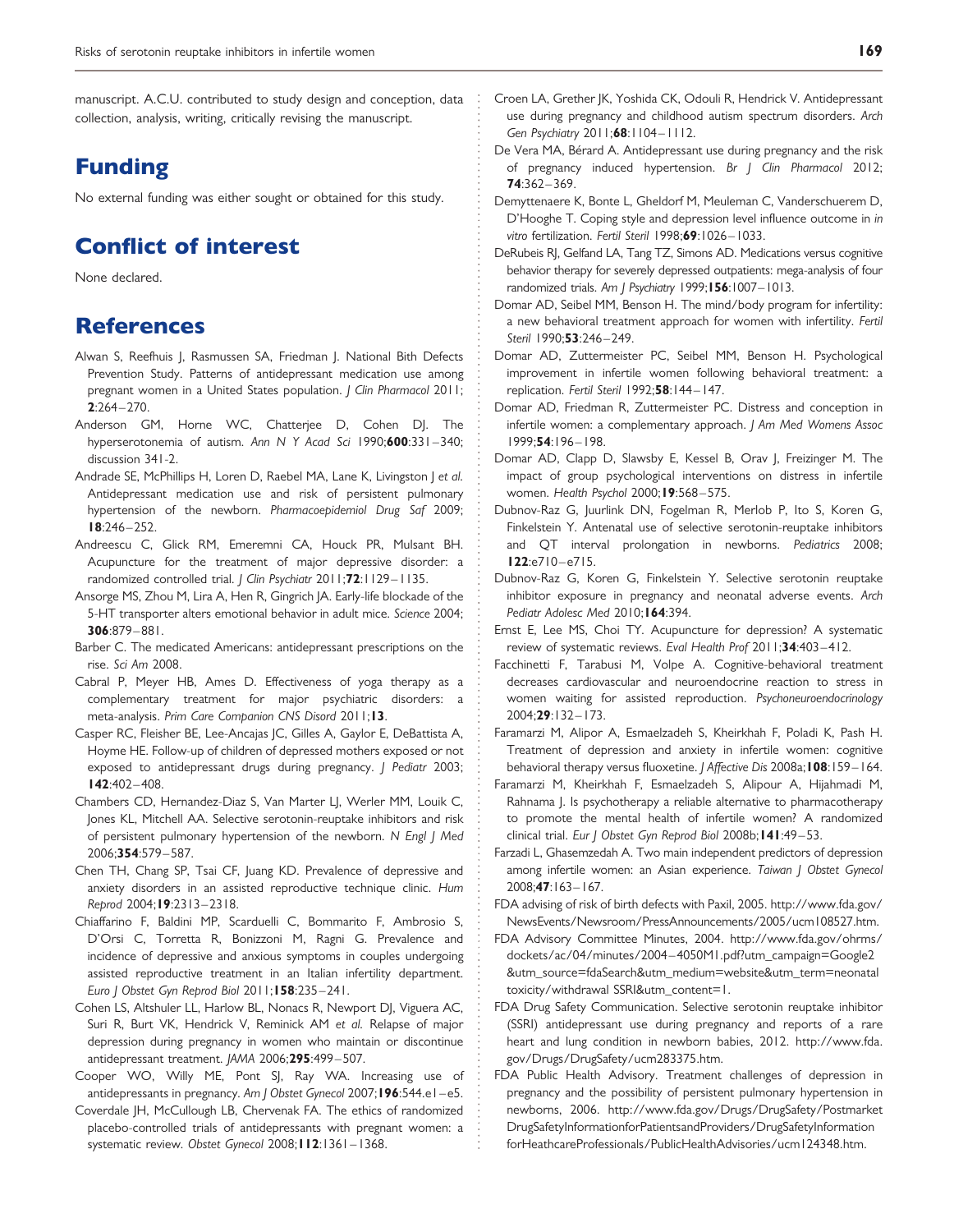Field T. Yoga clinical research review. Complement Ther Clin Pract 2011;  $|7:|-8.$ 

- Fournier JC, DeRubeis RJ, Hollon SD, Dimidjian S, Amsterdam JD, Shelton RC, Fawcett J. Antidepressant drug effects and depression severity: a patient-level meta-analysis. JAMA 2010;303:47-53.
- Friedman BE, Rogers |L, Shahine LK, Westphal LM, Lathi RB. Effect of selective serotonin inhibitors on in vitro fertilization outcome. Fertil Steril 2009:92:1312-1314.
- Gianfranco C, Vittorio U, Silvia B, Francesco D. Myo-inositol in the treatment of premenstrual dysphoric disorder. Hum Psychopharmacol 2011;26:526 – 530.
- Hammerli K, Znoj H, Barth J. The efficacy of psychological interventions for infertile patients: a meta-analysis examining mental health and pregnancy rate. Hum Reprod Update 2009; 15:279-295.
- Haemmerli K, Znoj H, Beeger T. Internet-based support for infertile couples: a randomized controlled study. J Behav Med 2010;  $33:135 - 146.$
- Hayes RM, Wu P, Shelton RC, Cooper WO, Dupont WD, Mitchel E, Hartert TV. Maternal antidepressant use and adverse outcomes: a cohort study of 228 876 pregnancies. Am J Obstet Gynecol 2012;207; 49:e1 –e9.
- Health Canada. Health Canada advises of potential adverse effects of SSRIs and other anti-depressants on newborns, 2004. [http://www](http://www.hc-sc.gc.ca/ahc-asc/media/advisories-avis/_2004/2004_44-eng.php) [.hc-sc.gc.ca/ahc-asc/media/advisories-avis/\\_2004/2004\\_44-eng.php.](http://www.hc-sc.gc.ca/ahc-asc/media/advisories-avis/_2004/2004_44-eng.php)
- Hemels ME, Einarson A, Koren G, Lanctôt KL, Einarson TR. Antidepressant use during pregnancy and the rates of spontaneous abortions: a meta-analysis. Ann Pharmacother 2005;39:803 – 809.
- Heninger G, Delgado P, Charney D. The revised monoamine theory of depression: a modulatory role for monoamines, based on new findings from monoamine depletion experiments in humans. Pharmacopsychiatry 1996;29:2-11.
- Herbert DL, Lucke JC, Dobson AJ. Depression: an emotional obstacle to seeking medical advice for infertility. Fertil Steril 2010;94:1817-1821.
- Herbert DL, Lucke JC, Dobson AJ. Birth outcomes after spontaneous or assisted conception among infertile Australian women aged 28-36 years: a prospective, population-based study. Fertil Steril 2012;  $97:630 - 638.$
- Hollon SD, DeRubeis RJ, Shelton RC, Amsterdam JD, Salomon RM, O'Reardon JP, Lovett ML, Young PR, Haman KL, Freeman BB et al. Prevention of relapse following cognitive therapy versus medications in moderate to severe depression. Arch Gen Psychiatry 2005; 62:417 – 422.
- Hughes EG, da Silva AM. A pilot study assessing art therapy as a mental health intervention for subfertile women. Hum Reprod 2011;  $26:611 - 615.$
- Institute of Medicine. Preterm birth: causes, consequences, and prevention, 2006.
- Javnbakht M, Hejazi KR, Ghasemi M. Effects of yoga on depression and anxiety of women. Complement Ther Clin Prac 2009; 15:102-104.
- Jorm AF, Morgan AJ, Hetrick SE. Relaxation for depression. Cochrane Database Syst Rev 2008;8:CD007142.
- Kallen B, Olausson PO. Maternal use of selective serotonin re-uptake inhibitors and persistent pulmonary hypertension of the newborn. Pharmacoepidemiol Drug Saf 2008; 17:801-806.
- Khan A, Leventhal RM, Khan SR, Brown WA. Severity of depression and response to antidepressants and placebo: an analysis of the Food and Drug Administration database. J Clin Psychopharmacol 2002;  $22:40 - 45$ .
- Kirsch I. Antidepressants and the placebo response. Epidemiol Psychiatri Soc 2009;18:318-322.
- Kirsch I, Deacon BJ, Huedo-Medina TB, Scoboria A, Moore TJ, Johnson BT. Initial severity and antidepressant benefits: a

meta-analysis of data submitted to the Food and Drug Administration. PLoS Med 2008;5:e45.

- Kiecolt-Glaser JK, Belury MA, Andridge R, Malarkey WB, glaser R. Omega-3 supplementation lowers inflammation and anxiety in medical students: a randomized controlled trial. Brain Behav Immun 2011;  $25:1725 - 1734.$
- Kieler H, Artama M, Engeland A, Ericsson O, Furu K, Gissler M, Nielsen RB, Nørgaard M, Stephansson O, Valdimarsdottir U et al. Selective serotonin reuptake inhibitors during pregnancy and risk of persistent pulmonary hypertension in the newborn: population based cohort study from the five Nordic countries. BMJ 2012;344:d8012.
- Klock SC, Sheinin S, Kazer R, Zhang X. A pilot study of the relationship between selective serotonin reuptake inhibitors and in vitro fertilization outcome. Fertil Steril 2004;82:968– 969.
- Koszycki D, Bisserbe JC, Blier P, Bradwejn J, Markowitz J. Interpersonal psychotherapy versus brief supportive therapy for depressed infertile women: first pilot randomized controlled trial. Arch Womens Ment Health 2012; **15**:193-201.
- Koyuncu H, Serefoglu EC, Yencilek E, Atalay H, Akbas NB, Sarıca K. Escitalopram treatment for premature ejaculation has a negative effect on semen parameters. Int J Impot Res 2011;23:257-261.
- Lacasse JR, Leo J. Serotonin and depression: a disconnect between the advertisements and the scientific literature. PLoS Med 2005;2: e392.
- Lapane KL, Zierler S, Lasatar TM, Stein M, Barbour MM, Hume AL. Is a history of depressive symptoms associated with an increased risk of infertility in women? Psychosom Med 1995;57:509-513.
- Lee LJ. Neonatal fluoxetine exposure affects the neuronal structure in the somatosensory cortex and somatosensory-related behaviors in adolescent rats. Neurotox Res 2009;15:212 – 223.
- Lemmens GMD, Vervaeke M, Enzlin P, Bakelants E, Vanderschueren D, D'Hooghe T, Demyttenaere K. Coping with infertility: a body–mind group intervention programme for infertile couples. Hum Reprod 2004;19:1917 – 1923.
- Levinson-Castiel R, Merlob P, Linder N, Sirota L, Klinger G. Neonatal abstinence syndrome after in utero exposure to selective serotonin reuptake inhibitors in term infants. Arch Pediatr Adolesc Med 2006; 160:173– 176.
- Mergl R, Henkel V, Allgaier AK, Kramer D, Hautzinger M, Kohnen R, Coyne J, Hegerl U. Are treatment preferences relevant in response to serotonergic antidepressants and cognitive-behavioral therapy in depressed primary care patients? Results from a randomized controlled trial including a patients' choice arm. Psychother Psychosom 2011;80:39 – 47.
- Moncrieff J, Cohen D. Do antidepressants cure or create abnormal brain states? PLoS Med 2006;3:e240.
- Moncrieff J, Cohen D. How do psychiatric drugs work? BMJ 2009; 338:1535– 1537.
- Moncrieff J, Wessely S, Hardy R. Active placebos versus antidepressants for depression. Cochrane Database Syst Rev 2004;CD003012.
- Mori A. Supporting stress management for women undergoing the early stages of fertility treatment: a cluster-randomized controlled trial. *[pn ]* Nurs Sci 2009;6:37– 49.
- Nahas R, Sheikh O. Complementary and alternative medicine for the treatment of major depressive disorders. Can Fam Physician 2011; 57:659 – 663.
- Nakhai-Pour HR, Broy P, Bérard A. Use of antidepressants during pregnancy and the risk of spontaneous abortion. CMAJ 2010; 182:1031– 1037.
- Oberlander TF, Warburton W, Misri S, Aghajanian J, Hertzman C. Neonatal outcomes after prenatal exposure to selective serotonin reuptake inhibitor antidepressants and maternal depression using